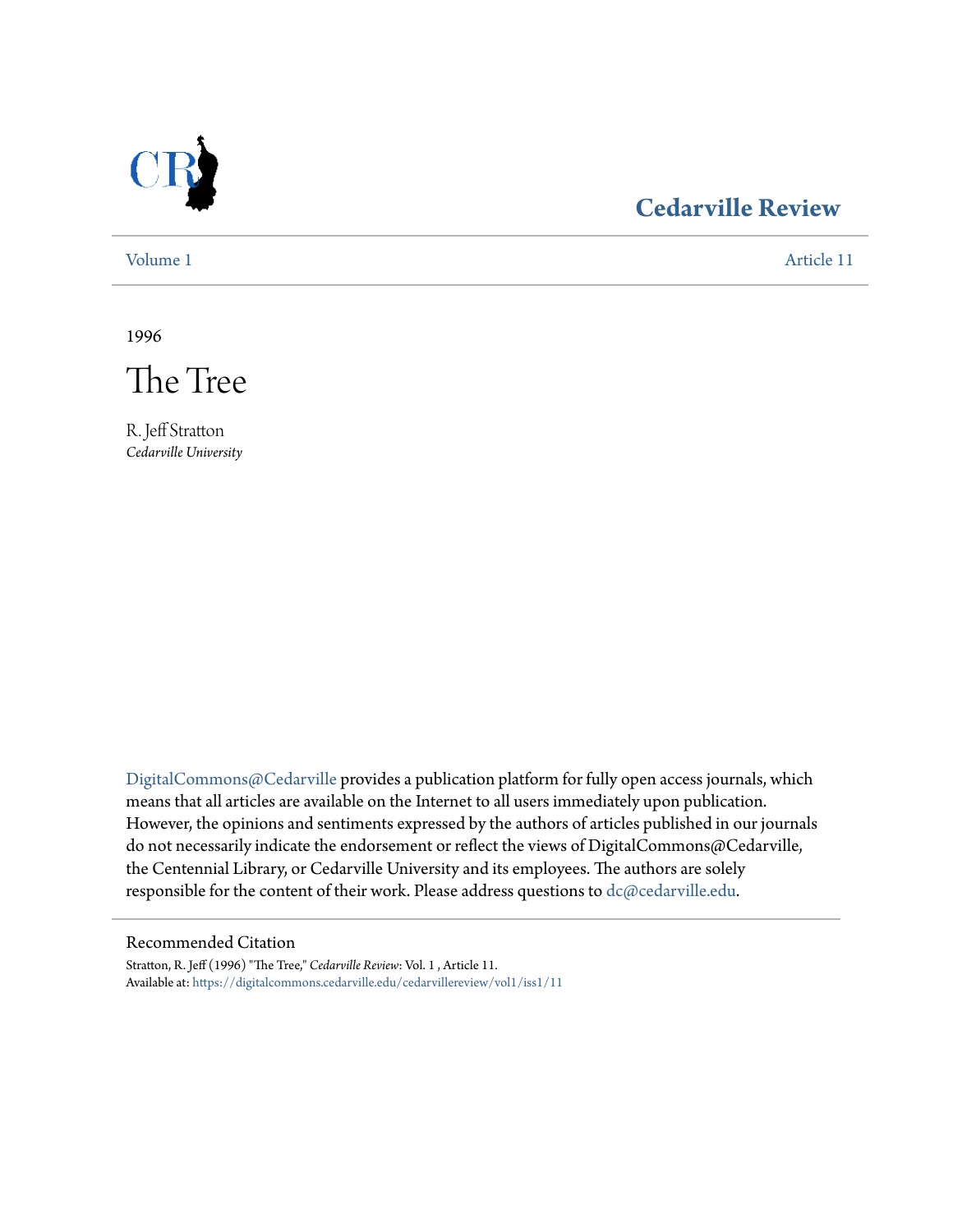# The Tree

Browse the contents of [this issue](https://digitalcommons.cedarville.edu/cedarvillereview/vol1/iss1) of *Cedarville Review*.

#### **Keywords**

Fiction, creative writing

### **Creative Commons License**  $\bigcirc$   $\circ$

This work is licensed under a [Creative Commons Attribution-Noncommercial-No Derivative Works 4.0](http://creativecommons.org/licenses/by-nc-nd/4.0/) [License.](http://creativecommons.org/licenses/by-nc-nd/4.0/)

#### **About the Contributor (Optional)**

Jeff Stratton, originally from Appomattox, Virginia, is presently a junior in the mechanical engineering program at Cedarville. His extracurricular interests include whitewater canoeing, rock climbing, and backpacking, and he prefers fried tortilla chips over the baked variety.

Follow this and additional works at: [https://digitalcommons.cedarville.edu/cedarvillereview](https://digitalcommons.cedarville.edu/cedarvillereview?utm_source=digitalcommons.cedarville.edu%2Fcedarvillereview%2Fvol1%2Fiss1%2F11&utm_medium=PDF&utm_campaign=PDFCoverPages)



Part of the <u>[Fiction Commons](http://network.bepress.com/hgg/discipline/1151?utm_source=digitalcommons.cedarville.edu%2Fcedarvillereview%2Fvol1%2Fiss1%2F11&utm_medium=PDF&utm_campaign=PDFCoverPages)</u>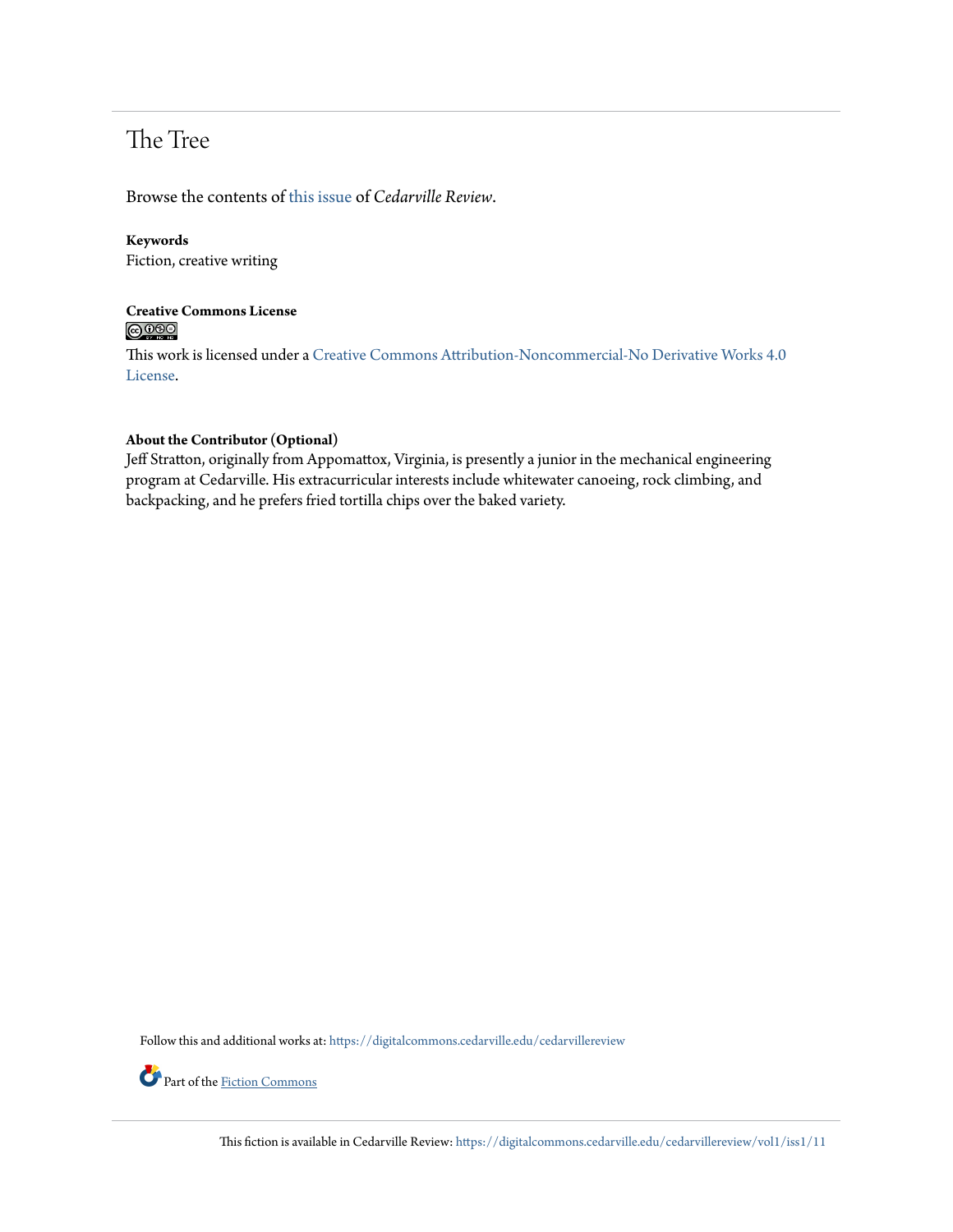### **The Tree**

The ant crawled across the forest floor. Its small, black body moved swiftly, oblivious to the two observers hovering above it. Its pin-like legs carried it into the shadow that grew larger around it until the ant was covered by a muddy, red Converse sneaker.

"Why did you smash the ant, Joey?"

"I don't know. Why do you keep asking me all these questions? If you don't quit asking questions, I'll send you back home."

"Mamma said that I could never be alone in the woods by myself.

"Who cares what Mom said. I'm the man of the house now, and I can do whatever I want. So you just better do what I say, or I'll make you go back home."

Thomas shifted his eyes from Joey to the ant. He bent down and picked up a twig and squatted above the smashed ant. Wrapping one of his arms around his bent legs, he probed at the flattened black body with the twig in his other hand. His blue eves focused intently on the ant's lifeless body as he pushed it with the twig. The sunlight that broke through the green forest ceiling reflected off his light brown hair. A dirty hand took hold of the sweaty collar of his t-shirt and jerked at it.

"Come on Thomas. What cha' want to play with a dead ant for? Let's go climb the tree at the top of the hill."

"Oh boy! Can I climb up it this time? Can I, Joey?"

"We'll see when we get there."

Thomas sprang up following Joey as he turned and left the small clearing. Joey began to think about his father's order not to allow Thomas to climb any trees, but quickly his thoughts turned to the sounds of yelling and crying that filled his house the last night that his father was there. He forged into the forest ahead with a determined pace. Thomas stumbled behind him grasping onto Joey's shoulder with his left hand. He shielded his face with his right hand from the small limbs that Joey had passed underneath.

As they approached the top of the hill, Thomas could make out the outline of the old sycamore tree towering above the other hardwoods around it. Its white branches resembled human arms as they stretched toward the blue sky. Thomas' eyes lit up